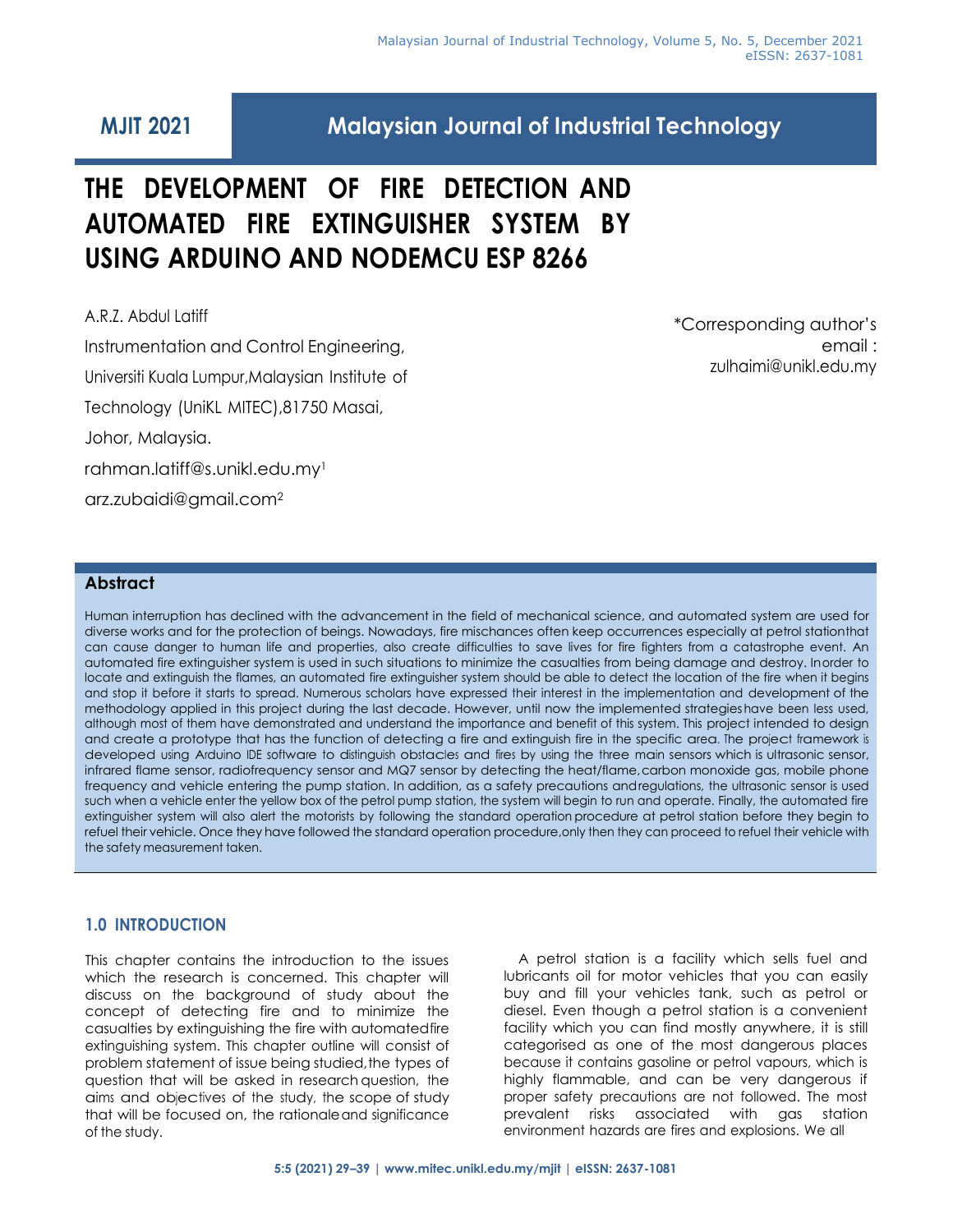know that a gas stations are fire-prone areas and that is a fact, there is no argument about it. "According to the National Fire Protection Association, every year more than 5000 gas station fires are reported in the US. These fires cause plenty of damage. Talking in numbers, on an average, gas station fires cause 48 civilian injuries, 2 civilian deaths, and \$20 million in property damage every year." (JOHN W.KENNEDY COMPANY BLOG, 2018).

In a petrol station, everyone must follow the rules and standard operation procedure to avoid any casualties. But unfortunately, most of us takes thing lightly and not following the standard operation procedure that were given until it is too late. When not following the given standard operation procedure, it can lead to serious damage and casualties that can affect the surrounding and nearby people and innocent people at the petrol station. There are three common signs that you can find in every petrol station is to turn off the engine of your vehicle, turn off your cell phone and don't smoke or light a cigarette while refuelling the petrol.

# **2.0 EXPERIMENTAL**

The project starts by doing some observations and research of previous works and some reviews about the development of fire detection and automated fire extinguisher system by journals and reference books. After that, the project proceeded with deciding the types of hardware's and software's that control the temperature, gas, distance, servo motor and pump for the primary process of the prototype.



The first process is the detect object process, whichwill detect any object such as car for an example at a petrol station by using an ultrasonic sensor. The next process is the detect gas and fire process, which will

detect the gas by using MQ7 gas sensor when thereis a presence of gas and will detect the fire by usingIR flame sensor when there is a presence of fire. Then the next process is the extinguishing fire process, which will extinguish fire when there is a presence offire. The last process is the IOT process.



When the system is turn on, the ultrasonic sensor will be trigger. When the ultrasonic sensor is triggered, the ultrasonic sensor will turn on and will detect if there isany object within the range of distance that have been set. So, if there is an object is detected by an ultrasonic sensor, the MQ7 sensor and IR flame sensorwill turn on. If there is no object is detected yet, the ultrasonic sensor will remain on and will be on standby mode until there is an object to detect it will proceed to the next process.

Once the MQ7 sensor turned on, the MQ7 sensor will detect if there is any presence of carbon monoxide gas. If there is a carbon monoxide gas detected, the LED, buzzer, servo motor and lcd will turn on as well for 10 seconds. The LED will turn red to indicate that there is a presence of carbon monoxide gas. The buzzer will produce a buzzing sound to alert people and the surrounding. While the servo motor will act as a lock for the trigger of the pump nozzle. Then the LCD will display "TURN OF YOUR VEHICLE NOW!". This process will complete for 10 seconds. After this process is complete, the LED,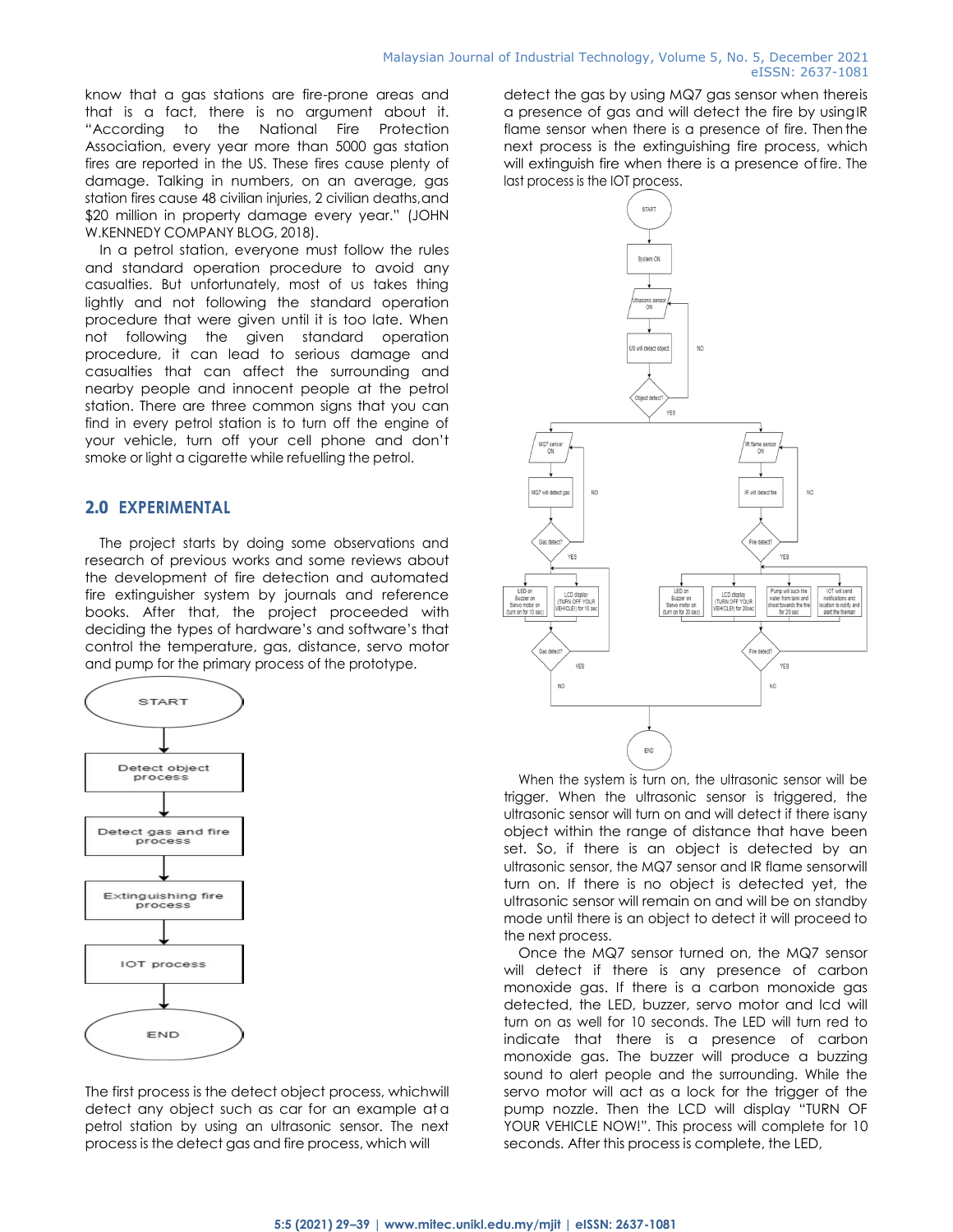buzzer, servo motor will turn off and the LCD will display "FIRE DETECTION AND AUTOMATED FIRE EXTINGUISHER SYSTEM". The MQ7 sensor will check again if there is a carbon monoxide gas is presence.If there is no carbon monoxide gas is presence, it will end the process.

Once the IR flame sensor turned on, the IR flame sensor will detect if there is any presence of fire. If there is a fire detected, the LED, buzzer, servo motor, pump, IOT and lcd will turn on as well for 20 seconds.The LED will turn red to indicate that there is a presence of fire. The buzzer will produce a buzzing sound to alert people and the surrounding. While the servo motor will act as a lock for the trigger of the pump nozzle. Then the pump will trigger and suck the water from a tank and shoot the water to extinguishthe fire. At the same time, the IOT will send the notification and location through a software which isfrom Blynk to the fireman. Then the LCD will display"EXTINGUSHING FIRE NOW!". This process will complete for 20 seconds. After this process is complete, the LED, buzzer, servo motor, pump, IOT will turn off and the LCD will display "FIRE DETECTION AND AUTOMATED FIRE EXTINGUISHER SYSTEM". The IR

flame sensor will check again if there is a fire is presence. If there is no fire is presence, then it will endthe process.



Basically, this is just the idea of the input and outputfor this project. The input of this project that were used is infrared flame sensor, MQ7 sensor and ultrasonic sensor. While the output of this project is LED, buzzer, LCD display, servo motor, pump and Blynk.

The outline of the methodology for this project is to achieve the objective and to accomplish the expected result while conducting this project. In this thesis report, the parameter measured is the ultrasonic sensor which the range is from 3cm to 40cm, MQ7 sensor is more than 100 value of the gas intensity, and IR flame sensor is 0 for ON and 1 is forOFF. The main objective of this project is to develop a fire detection and automated fire extinguisher system

by using ARDUINO and BLYNK IOT from NODEMCU.The microcontroller of the project is the Arduino system, and the prototype is designed and constructed by using Arduino UNO R3, relay, pump, ultrasonic sensor, infrared flame sensor, MQ7 sensor and NodeMCU.

The initial process of this project is programmed by using Arduino integrated development environment (IDE) and connected to the Arduino UNO R3 microcontroller. The system starts by measuring the initial vehicle inside the yellow parking box in petrol station partition. After detecting a vehicle by ultrasonic sensor, the main sensor for this prototype which is infrared flame sensor and MQ7 smoke sensor. Each sensor will continuously detect based on the parameter that were set for every sensor. For IR sensor, it will detect the presence of fire. If there is a presence of fire, a red led indicator will turn on and the servo motor will lock until there is no presence offire. If there is no presence of fire, the led and buzzerwill turn off. Same goes MQ7 sensor. For MQ7 sensor,it will detect the presence of vehicle engine stillrunning. If there is a presence carbon monoxide gasthat have been exhaust from a car, a red ledindicator will turn on and the servo motor will remainlock until there is no presence of carbon monoxide gas.

When there is a presence of fire, the Blynk will turnon and send massage and location to the manager of the petrol station to notify and inform the situationof the petrol station. Then the buzzer willautomatically turn on which act as a siren to make everyone stay alert. The pump will also turn on and the extinguishing fire process will begin here for 1 minute. After 1 minute, if there is no presence of fire left, the buzzer and the pump will turn off, and thesystem will end. As long as the fire is still presence, thepump will turn on as well and the process will keep looping until the fire is fully extinguish and there is nopresence of fire left.

#### **Hardware Development:**

#### **1) Ultrasonic Sensor**

The ultrasonic sensor in this project prototype is used for detecting any vehicle that pass through and stay stationary at the yellow box of every pump partition station. If there is any vehicle is presence within range of 50° to 130° the ultrasonic sensor will transmit and receive the wave signal from the vehicle.

An ultrasonic sensor is an electronic system that emits ultrasonic sound waves, measures the distance of a target object and transforms the reflected sound into an electrical signal. Ultrasonic waves move faster such as the sound that humans can hear than the speed of audible sound. Ultrasonic sensors have two main components which is the transmitter which uses piezoelectric crystals to emit the sound, while the receiver which is after it has travelled to and from the target that have encounters the sound).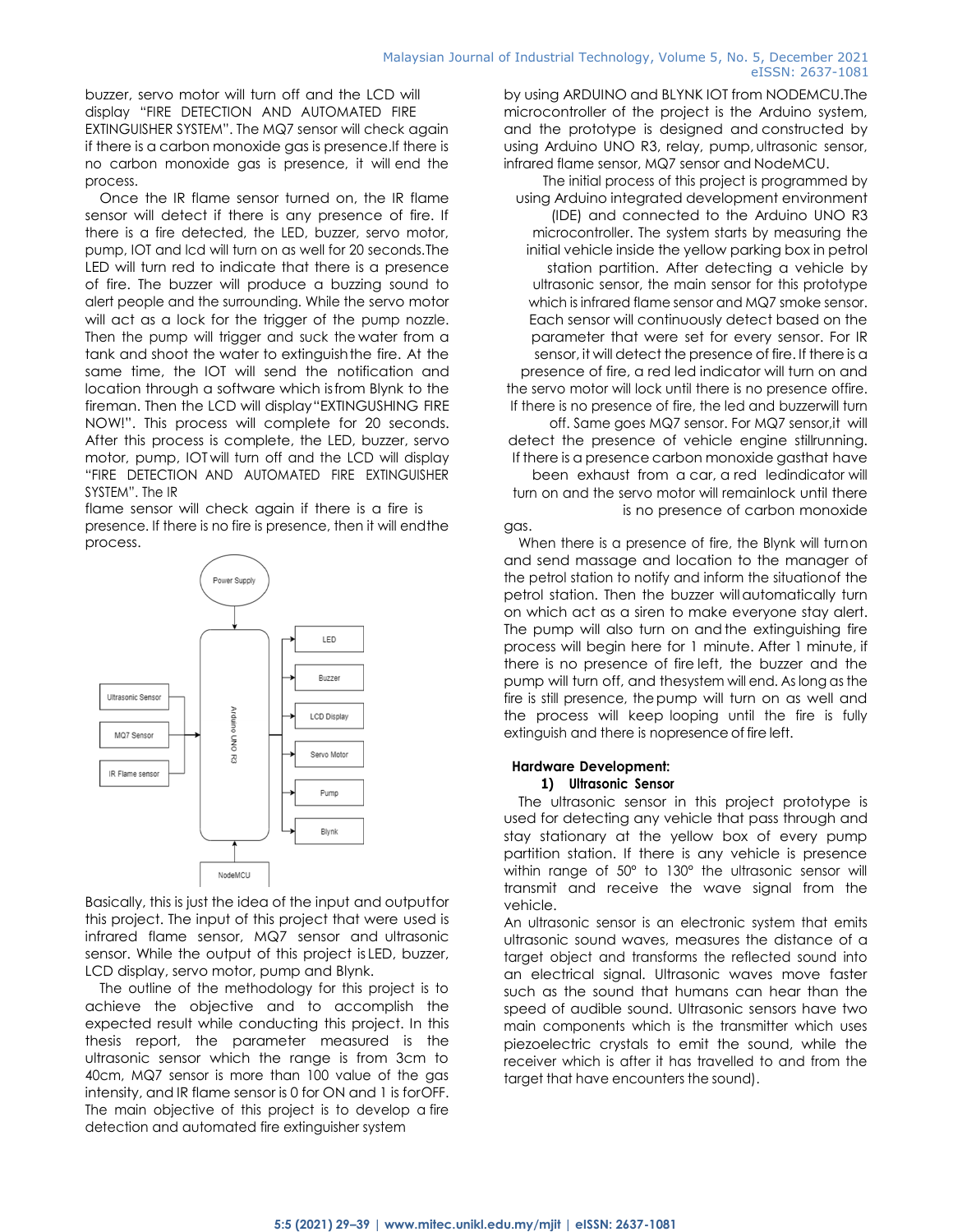

#### **2) Infrared Flame Sensor**

The infrared flame sensor in this project prototype is used for detecting fire before and during refueling petrol. Before refueling is used to check if there is any presence of fire cigarettes and after refueling is used to check if there is any presence of fire such as spark during refueling the petrol.

An infrared (IR) sensor is an electronic device which in its surrounding environment, measures and detects infrared radiation. Infrared radiation was observed inadvertently in 1800 by an astronomer called William Herchel. He found that the temperature just above the red light was the highest when calculating the temperature of each color of light (separated by a prism). As the wavelength is longer than that of visible light (although it is also on the same electromagnetic spectrum), IR is invisible tothe human eye. All that emits heat gives off infraredradiation (everything that has a temperature aboveabout five degrees Kelvin).



#### **3) MQ7 Sensor**

For the detection of carbon monoxide gas emitted by exhaust vehicles, the MQ7 sensor is used in this project prototype. If carbon monoxide gas is present, we presume that the car engine is still working and some kinds of gases, including carbon monoxide gas, have been created by car exhaust. The MQ7 is a carbon monoxide (CO) sensor that is easy to use and is ideal for detecting CO concentrations in the air. Itcan detect concentrations of CO-gas from 20 to 2000ppm anywhere. MQ7 is extremely carbon monoxide susceptible and has a stable and long life cycle.



ysian Journal of Industrial Technology, Volume 5, No. 5, December 2021 eISSN: 2637-1081

#### **4) Relay**

In this project prototype, the relay module is a programmable electrical switch that can be operated by any micro-controller or Arduino. It is used to monitor on/off machines that use high voltage and/or high current, programmatically.

To use an Arduino to control high-voltage or highpower circuits, you must separate them with a relay from the Arduino. An Arduino does not directly control circuits which operate at high voltages or at high currents. Instead to control a relay that is capable of handling and switching high voltage or high-power circuits, you use a low-voltage control signal from the Arduino. A relay consists of an electromagnet that allows a switch to close or open when energized. Between the control circuit and the circuit being monitored, relays provide full electrical separation.



#### **5) Pump 240V**

The 240V pump in this project prototype is used for moving the water from the tank through a pipe which will placed at the inlet and outlet of the pump. This pump will act as fire extinguisher to extinguish the fire in this project. The pipe will be attached with atomizing nozzle.

A water booster pump helps to raise the water pressure and volume that comes from the head of your faucet or tub. A inconvenience is life with low water pressure. If you have wanted to shower undera trickle of water and just had to spin around in circles to get wet, you're well aware of that. Low water pressure may make basic activities such as bathing or brushing your teeth a hassle, so the idealsolution could be a booster pump.

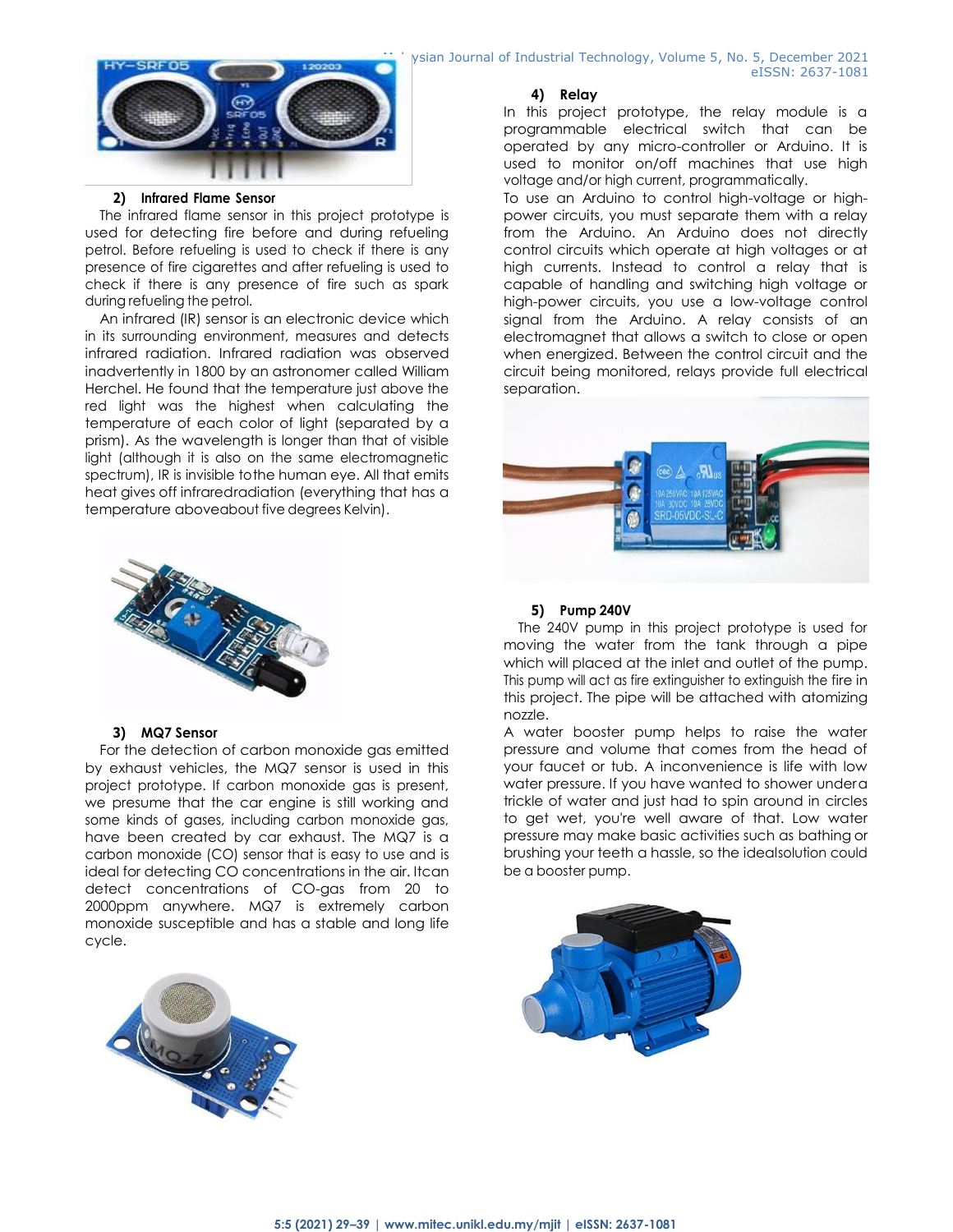### **6) Servo Motor**

The servo motor in this project prototype is used for locking the main valve of the petrol pump. It is for safety precaution and regulation to avoid from fire to trigger. A Servo Motor is a small system that has a shaft for output. This shaft can be placed at specific angular positions by sending a coded signal to the servo.

The servo will preserve the shaft 's angular positionas long as the coded signal exists on the input line. The angular position of the shaft will change if the coded signal changes. Servos are used in practice for positioning control surfaces such as elevators and rudders in radio-controlled airplanes. They are also used in vehicles, puppets, and, of course, robots that are radio-controlled.

The Servos are particularly useful in robotics. The engines are lightweight, have built-in control circuitry, and are highly effective for their scale. In a standard servo, such as the Futaba S-148, there is 42 oz / inches of torque, which is decent for its size. It also drawspower equal to the mechanical load. A lightly loaded servo, therefore, doesn't consume muchenergy.



#### **7) Arduino UNO R3**

Arduino UNO R3 is a microcontroller of Arduino with the program Arduino Integrated Development Environment (IDE) as the software to program the process. All sensors are connected to the microcontroller. Arduino has two different types of pin; digital and analog.

To provide input and receive output from the sensors, these two types of pin are used. The digital pins can read the switching on and off conditions set in the software. For perfect calculation of all actual or real values, analog pins are appropriate. For the software to read, this pin can convert the input into digital values.



| Description              | <b>Details</b> |
|--------------------------|----------------|
| <b>Operating Voltage</b> | .5V            |
| Input Voltage            | 6V-20V         |
| Digital I/O pins         | 14 Pins        |
| Analog Input Pins        | 6 Pins         |
| <b>Flash Memory</b>      | 32KB           |
| Clock Speed              | 16MHz          |

### **8) NodeMCU**

The NodeMCU ESP8266 development board comes with the ESP-12E module containing ESP8266 chip having Tensilica Xtensa 32-bit LX106 RISC microprocessor. This microprocessor supports RTOS and operates at 80MHz to 160 MHz adjustable clock frequency. NodeMCU has 128 KB RAM and 4MB of Flash memory to store data and programs. Its high processing power with in-built Wi-Fi / Bluetooth and Deep Sleep Operating features make it ideal for IoT projects.

NodeMCU can be powered using Micro USB jack and VIN pin (External Supply Pin). It supports UART, SPI, and I2C interface.

# **ESP-12E Chip** 3.3V Voltage Regulator



# **Software Used:**

# **1) Arduino IDE**

For coding the Arduino UNO R3 and NodeMCU ESP8266, I use Arduino IDE to act as a platform when encoding the electronic component. The abbreviation IDE stands for Integrated Development Environment. This programmed is written using C and C++ functions. It is used for composing, compiling and uploading programmed to boards compatible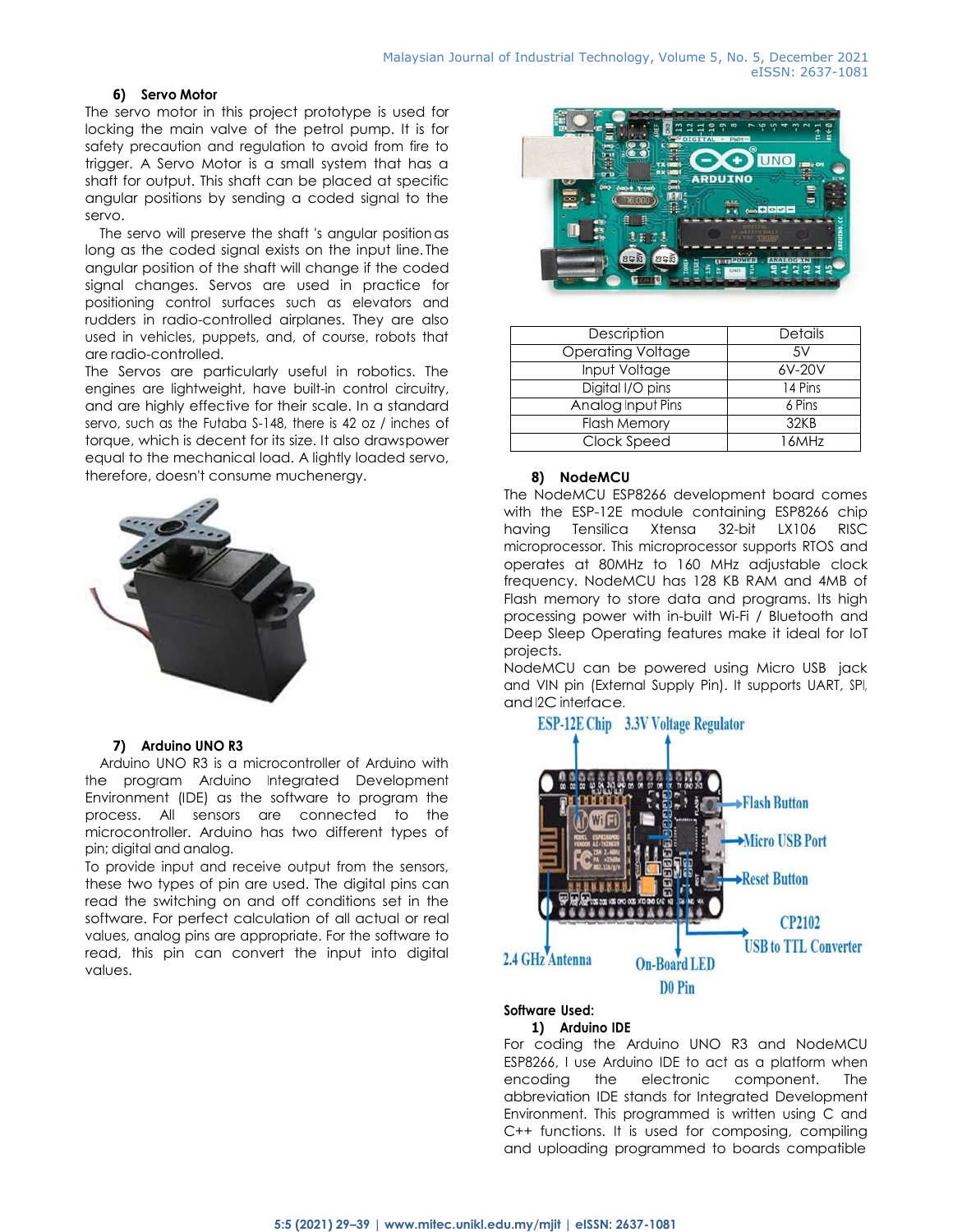with Arduino. Almost all Arduino modules are compatible with this software. Besides, it is an open source and is ready to install to start programming a code.

| sketch_may27a   Arduino 1.8.13                                  | ▭ |  |
|-----------------------------------------------------------------|---|--|
| File Edit Sketch Tools Help                                     |   |  |
| 00 B B B                                                        |   |  |
| sketch_may27a                                                   |   |  |
| roid setup() {<br>// put your setup code here, to run once:     |   |  |
|                                                                 |   |  |
| void loop() {<br>// put your main code here, to run repeatedly: |   |  |
|                                                                 |   |  |

# **2) Blynk**

The Blynk module in this project prototype is used for sending massage and location to the manager and firefighter department based on the situation of the fire. The message will be sent to the manager of the petrol station and firefighter department. This is anIOT that will inform and notify the person in charge onwhat is going and happening in the actual incident.Blynk was created with the Internet of Things in mind.It has the ability to manage hardware remotely, showsensor data, save data, visualize it, and perform avariety of other fascinating things. The platform ismade up of three primary components: Blynk Appenables you to create stunning interfaces for yourprojects by combining multiple widgets.

Blynk notification at the Blynk app software on a smartphone. Here is the result for IOT system for this project. As you can see it display "Fire At Petrol Station Happening Now At Petronas Seri Alam 81750 Masai, Johor". This notification and location were received form the serial monitor and send it to the manager of the petrol station and to the fire department.



#### **3) Fritzing**

The Arduino Uno R3 diagram is sketch and design in Fritzing software. The diagram explains about the input and output tag for the whole equipment that is use in the prototype of the Development Fire Detection and Automated Fire Extinguisher System.As stated above, there are several equipment that are connected directly to the software as an input.

Most of the components were connected to the digital output port, whereas the MQ7 sensor and LCD display is the only component that was connected to the analog output port in the Arduino UNO R3 board.



# **Wiring**

Figure 4.3.9 shows that the wiring circuit in the prototype. The power bank were used as a power source to power up and turn on the system. The 2.1 A port is used to power up the Arduino in the prototype, while the other port which is 1.0 A is used to power up the NodeMCU in the prototype in orderto use the IOT for Blynk notifications for the system.

Most of the components were connected to the digital output port, whereas the MQ7 sensor and LCD display is the only component that was connected to the analog output port in the Arduino UNO R3. The components that are connected to the digital output of Arduino microcontroller are IR flame sensor, pump, servo motor, LED, buzzer, NodeMCU,ultrasonic sensor and a single channel relay. All components are connected to the digital output of Arduino microcontroller PINs 4, 6, 7, 8, 9, 11, 12, 13. A analog output of Arduino microcontroller PINs is for MQ7 sensor which is in port A0 and the LCD displaywhich is in port A4 and A5.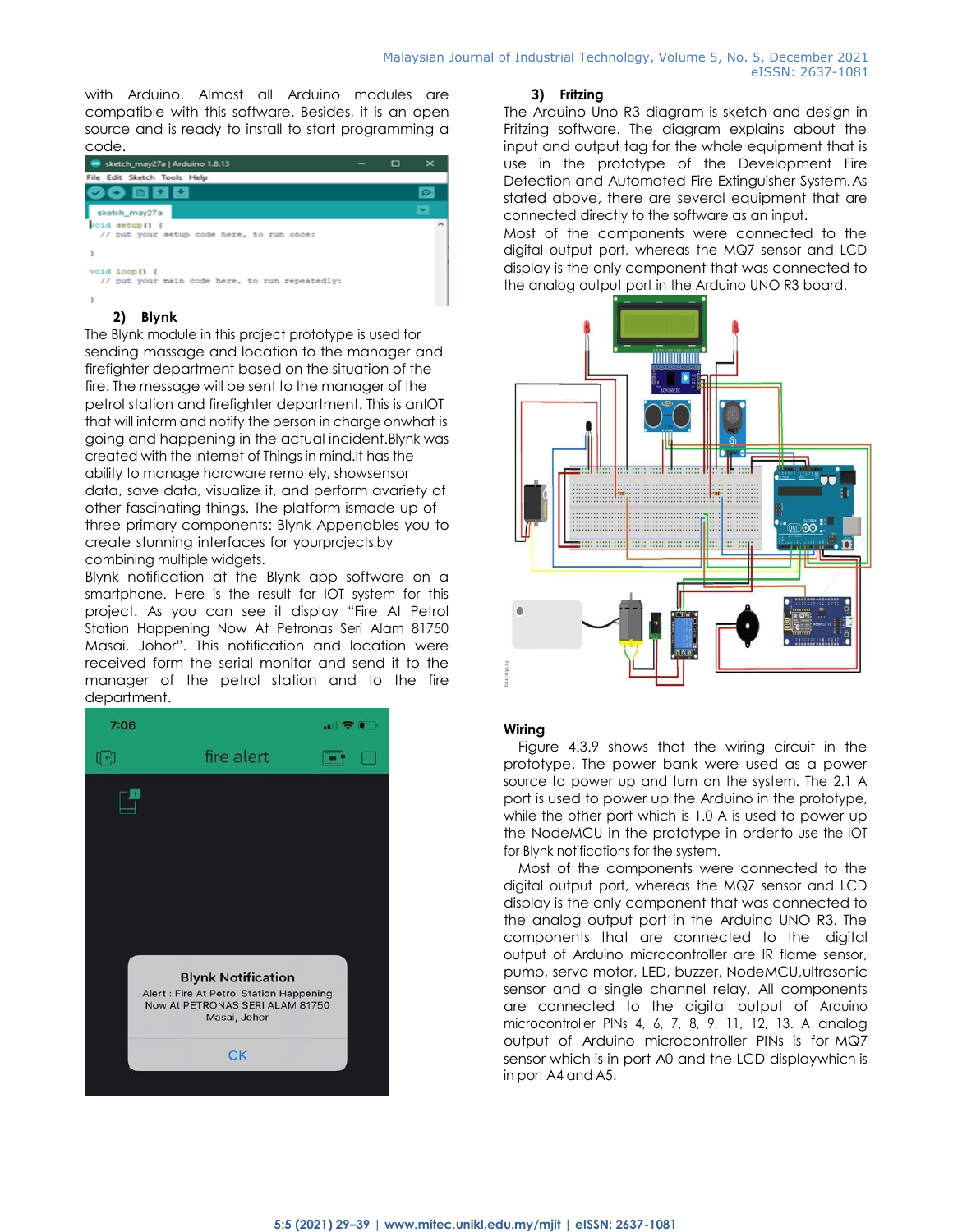

# **3.0 RESULTS AND DISCUSSION**

#### **The Results for The Development of Fire Detection and Automated Fire Extinguisher System.**

This chapter will summarize and further discusses on the troubleshooting process, hardware and software setup, and the results obtained from the project. After about 5 months of hard work, The Developmentof Fire Detection and Automated Fire Extinguisher System a is finally completed earlier than the expected period. The prototype built is able to run the desired process of extinguishing fire. Based on the prototype, the result is obtained and analysed.

In this chapter, the results of the study are presented and discussed regarding the objectives of the study, which was The Development of Fire Detection and Automated Fire Extinguisher System by using Arduino UNO R3. The two sub aims – To design a prototype that able to extinguish fire when it detects flame. From the development of fire detection and automated fire extinguisher system by using Arduino Uno and Blynk IOT from NodeMCU that enable to control and monitor the precision of extinguishing fire.

#### **Hardware Development:**

#### **1) Distribution Board**



Figure 23 4.3.1 Distribution Board Prototype

Figure 4.3.1 shows that the distribution for the Development of fire Detection and Automated Fire Extinguisher system by Arduino Based. The distribution board was designed and built to ease the user to run the prototype.

**2) Power Bank**



Figure 24 4.3.2 Power bank

Figure 4.3.2 shows the power bank were used as a power source to power up and turn on the system. The 2.1 A port is used to power up the Arduino in the prototype, while the other port which is 1.0 A is usedto power up the NodeMCU in the prototype in orderto use the IOT for Blynk notifications for the system.

#### **3) Prototype Power On**



Figure 25 4.3.3 Prototype Power On

Figure 4.3.3 shows that when the prototype has been powered up by the power bank, the system will automatically run-in idle mode. Once the system is started, the first electrical components that will turnon is the ultrasonic sensor. When the ultrasonic sensor is turned on, it will detect if there is any object within the range.

During this process, the LCD display will show on the screen "AUTOMATED FIRE EXTINGUISHER SYSTEM". It shows that the prototype system is working properlyand ready to proceed with the next step and process. Once the ultrasonic sensor detects an object within the range, the MQ7 sensor and IR flamesensor will trigger as well.





Figure 26 4.3.4 MQ7 Sensor Process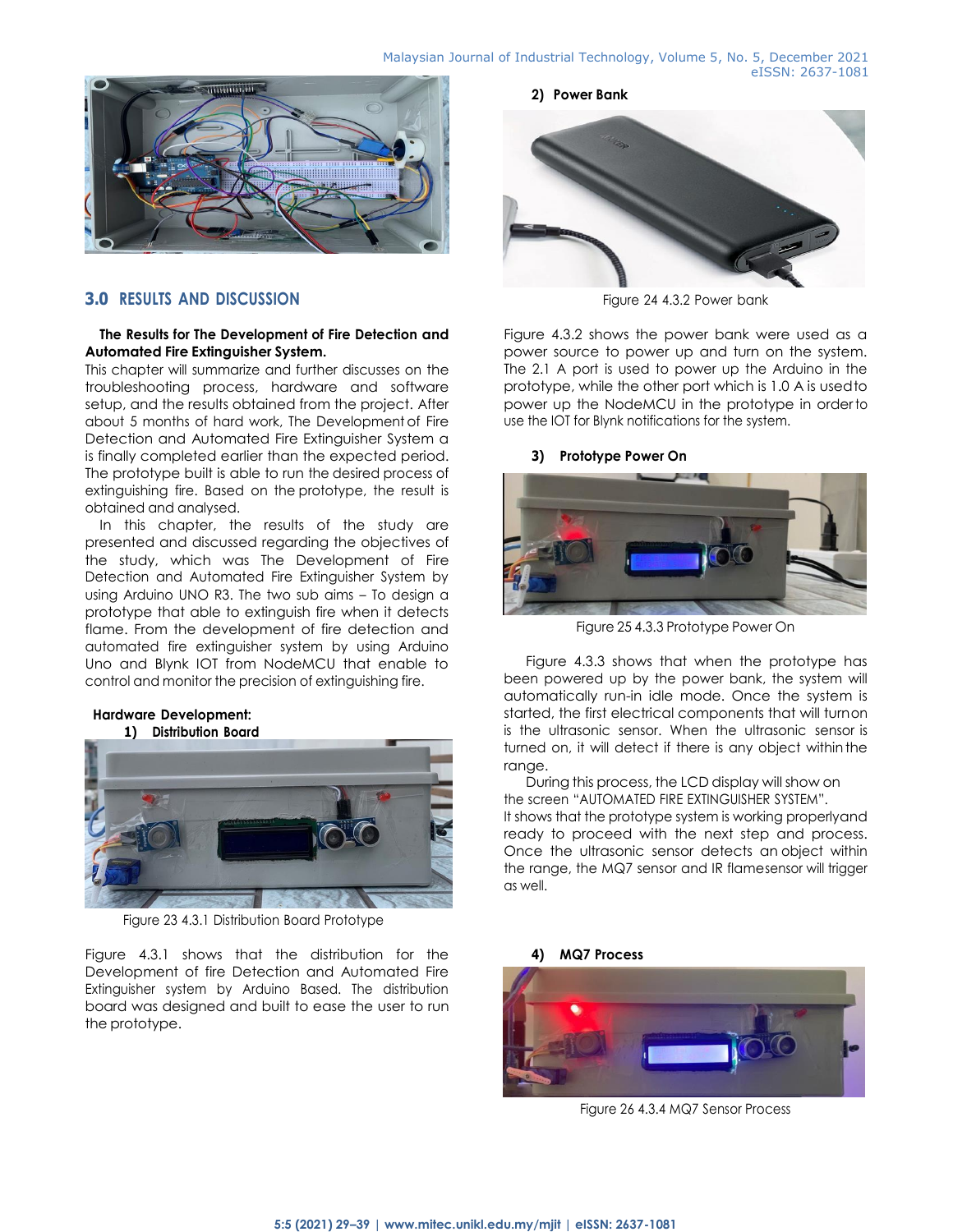Figure 4.3.4 shows that MQ7 process started when the ultrasonic sensor detects an object within the range. The MQ7 sensor will trigger and ready to detect if there is any presence of carbon monoxide gas.

If there is a presence of carbon monoxide gas is detected, the LED will turn on to indicate that there isa presence of carbon monoxide gas. Next, the servo motor will trigger to lock the trigger of the pump nozzle so that the driver cannot proceed to refuel their car or motor vehicle if there is carbon monoxide gas presence. The buzzer will produce a loud soundto alert the driver to turn off their vehicle as soon as possible. Same goes to the LCD screen, it will display "TURN OFF YOUR VEHICLE RIGHT NOW!". This process

will be taken for 10 seconds. After 10 seconds, all the components will be back to default phase where the LED will turn off and the servo motor will unlock. The LCD screen will display "AUTOMATED FIRE SYSTEM".

#### **5) IR Flame Process**



Figure 27 4.3.5 IR Flame Sensor Process

Figure 4.3.5 shows that IR flame sensor process started when the ultrasonic sensor detects an object within the range same as the MQ7 sensor process mentioned above. The IR flame sensor will trigger and ready to detect if there is any presence of fire.

If there is a presence of fire is detected, the LEDwill turn on to indicate that there is a presence of fire.Next, the servo motor will trigger to lock the trigger of the pump nozzle so that the driver cannot proceed to refuel their car or motor vehicle if there is a presentof fire. The buzzer will produce a loud sound to alertthe driver and surrounding that there is a firehappening.

The pump will trigger and starts to extinguish thefire. Same goes to the LCD screen, it will display "EXTINGUISHING FIRE RIGHT NOW!". At the same time, the Blynk will sends notifications to the manager and the fire department. This process will be taken for 20 seconds. After 20 seconds, all the components will be

back to default phase where the LED will turn off, the servo motor will unlock, the pump will turn off and the Blynk will turn off as well. The LCD screen will display "AUTOMATED FIRE EXTINGUISHER SYSTEM".

If there is still a presence of fire after the 20 second process, the system will proceed back as the initial tothe end where when the fire is detected and extinguish the fire until there is no more presence of fire. This process will keep looping and repeating until there not any single fire in the area left.

**6) Pump After Extinguishing**



Figure 30 4.3.8 Pump After Extinguishing

Figure 4.3.8 shows that the pipe nozzle shoot the water from the pump and extinguish the fire effective immediately for 20 seconds right after the IR flame sensor detects a presence of fire.

#### **Software Development**

Arduino IDE is the main software for code sketching, while Blynk is application to get notifications and location of fire happening at petrol station. Serial communication is required when you want to transfer sensor data or any data from one device to another device, in our case it is ESP8266 NodeMCU and Arduino. In order to use a serial communication between Arduino UNO R3 and NodeMCU ESP8266, it need to wire the RX/TX pin from Arduino to available pin that has been declare on NodeMCU coding. Then, it needs two different coding which is suit between Arduino UNO and NodeMCU ESP8266. First, get the Software Serial library of Arduino. Then, if the wiring is all set, just upload the code that been sketch to the Arduino and NodeMCU.

| test fire noti                                                                                           |
|----------------------------------------------------------------------------------------------------------|
| //Blynk Fire Alarm Notification                                                                          |
| #define BLYNK PRINT Serial                                                                               |
| #include <esp8266wifi.h></esp8266wifi.h>                                                                 |
| #include <blynksimpleesp8266.h></blynksimpleesp8266.h>                                                   |
| BlynkTimer timer:                                                                                        |
| char auth[] = "egesaP -T-C8JQ6aTGBrY3jCvQg1AKOW"; //Auth code sent via Email                             |
| char ssid[] = "Barasatais@unifi": //Wifi name                                                            |
| char pass[] = "hidupbarasatais123"; //Wifi Password                                                      |
| int flag=0;                                                                                              |
| void notifyOnFire()                                                                                      |
|                                                                                                          |
| int isButtonPressed = digitalRead(D3):                                                                   |
| if (isButtonPressed == 1 ss flag==0) {                                                                   |
| Serial.println("Alert : Fire At Petrol Station Happening Now At PETRONAS SERI ALAM 81750 Masai, Johor"); |
| Blynk.notify("Alert : Fire At Petrol Station Happening Now At PETRONAS SERI ALAM 81750 Masai, Johor");   |
| $flac=1$ ;                                                                                               |
|                                                                                                          |
| else if (isButtonPressed == 0)                                                                           |
|                                                                                                          |
| flag=0;                                                                                                  |
|                                                                                                          |
|                                                                                                          |
| void setup()                                                                                             |
| Serial.begin(9600);                                                                                      |
| Blynk.begin(auth, ssid, pass);                                                                           |
| pinMode (D3, INPUT PULLUP);                                                                              |
| timer.setInterval(1000L,notifyOnFire);                                                                   |
| 3                                                                                                        |
| void loop()                                                                                              |
|                                                                                                          |
| Blynk.run();                                                                                             |
| timer.run();                                                                                             |
| 3                                                                                                        |
| .<br>$- \cdot$<br>.                                                                                      |

Figure 38 4.4.7 NodeMCU Coding

Figure 4.4.7 shows the coding for NodeMCU usedin The Development of fire Detection and Automated fire Extinguisher System is program by using the Arduino IDE software. First of all, we need todeclare the serial of the module in the software. For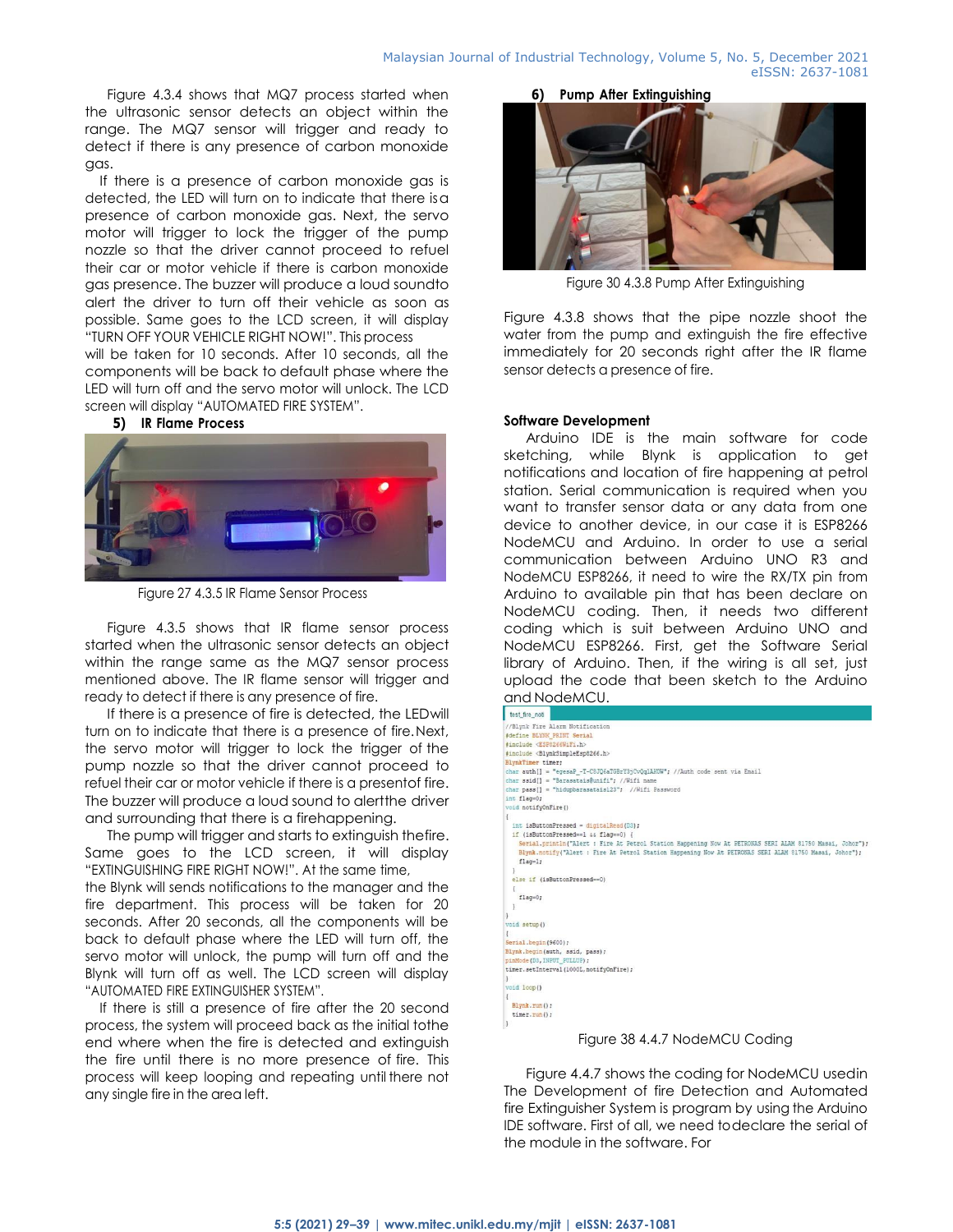this coding we need to link and connect to the wifi in order to get the notifications as an IOT. A token willbe sent in the Blynk app and sent to the email. Thetoken needs to be declared in the coding as well to tally between the coding and the app in the real time.

For the "serial.begin" line, it sets the data rate inbits per second (baud) for serial data transmission. In this case, 9600 is being select for a slower rate of data transmission. It allows for easy data collection and monitoring of process.

Here is the result for IOT system for this project. Asyou can see it display "Fire At Petrol Station Happening Now At Petronas Seri Alam 81750 Masai, Johor". This notification and location will print and send to the Blynk app software.

#### **Blynk Notification**

**Data Analysis:**



Figure 40 4.4.9 Blynk Notification

Figure 4.4.9 shows the Blynk notification at the Blynkapp software on a smartphone. Here is the result for IOT system for this project. As you can see it display"Fire At Petrol Station Happening Now At Petronas Seri Alam 81750 Masai, Johor". This notification andlocation will receive form the serial monitor and send it to the manager of the petrol station and to the fire department.



Figure 41 4.5.1 Gas Against Time

Figure 4.5.1 shows that the gas against time. Based on the graph in the figure above, it shows that the initial value for the intensity of the gas is 0. When the system starts and the MQ7 sensor triggered, the

value of the gas will start at 0. When MQ7 sensor detects a carbon monoxide gas, there will be a spike jump because the value of gas is not fix based on how much the gas is produced.

When the MQ7 sensor detects any value of gas that is more than 100, that shows there is a presenceof a carbon monoxide gas. For the first spike, you cansee it goes all the way up to 750. This is because theintensity of the gas is very high. After 10 second, the spike will drop back around 34 because that is the idle value when there is no presence of a gas. Samegoes to the 2nd spike all the way to the 6th spike in the graph, when it detects a carbon monoxide gas itwill jump to a high value and after 10 second it willdrop back to 34. This process will keep on repeating the same whenever the MA7 sensor detect a carbonmonoxide gas.

#### **2) Infrared Flame Value Against Time**



Figure 42 4.5.2 Infrared Flame Value Against Time

Figure 4.5.2 shows that the infrared flame value against time. Based on the graph in the figure above,it shows that the initial value for fire is 1. When thesystem starts and the IR flame sensor triggered, the value of the fire will start at 1. When the IR flame sensor detects a fire, the graph will drop and descend to 0. This is because IR flame sensor is a digital output port or also known as D0.

When the IR flame sensor detects a fire, the valueof IR flame will drop to 0. That shows there is a presence of a fire. For the first drop, you can see itdrops all the way down to 0. This is because IR flame sensor is a digital output. After 20 second, the graphwill ascend back to 1 because that is the idle value when there is no presence of a fire.

For the second descend, the time taken was for 60 seconds. This is because the process of extinguishing fire is continuously repeating for 3 times in a row. Thisshows that whenever the system detects a fire after extinguishing process, the system will keep on extinguishing the fire until there is no more fire is detected and the value will jump back to the value of 1. Same goes to the third process, the time taken was for 40 seconds. After 40 seconds, there is no more fire is detected by the IR flame sensor, the value will ascend back to 1.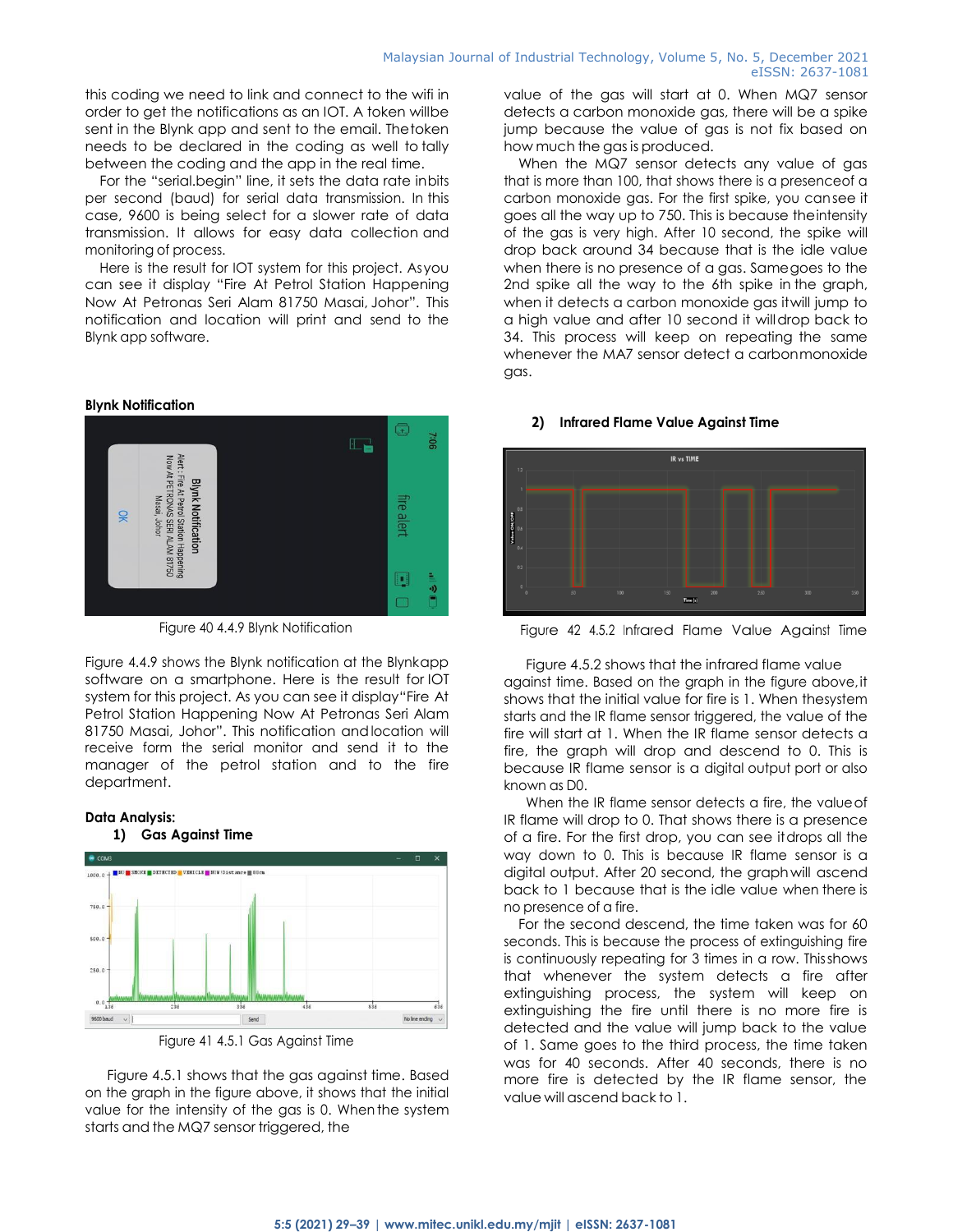# **4.0 CONCLUSION**

As a conclusion, the project where it is designed in order to detect fire and automatically extinguish fireby using the Arduino platform and NodeMCU. The project prototype is considered as fully functional project based on the working performance and capability. In addition, all of the objective of The Development of Fire Detection and Automated Fire Extinguisher System project were achieved and accomplished successfully.

Firstly, this project prototype is one of the fastestand quickest way to extinguish fire when there is a presence of fire. Next by applying an Internet of Things to the system by sending notification and location to the fire department and manager when fire occur, it will ease both parties of dire department and the manager. Then the people who are in the accident of fire at petrol station will get rescue from fireman faster if things get badly and out of control. Lastly, this study has shown that this prototype will ensure the safety of people at the petrol station and the surrounding as well. This project prototype can be easily implemented in any petrol station at Malaysia with ease and the rate of incident and accident at petrol station will decrease drastically.

# **Recommendation:**

Although the project prototype of The Development of Fire Detection and Automated Fire Extinguisher System is a success, it still has some improvements that can be made for future work.

- 1) The IR flame sensor can be added a few more on the project prototype. Add one at the top of the prototype, one at the side of right corner of the prototype and add one more behind the prototype. With this it can be a detect the fire at any angle.
- 2) Using an image processing system for this project is perfect. It can be more accurate and precise in order to detect the flame instantly anywhere and any angle.
- 3) Redesign and relocate the configuration of the pipe for extinguish fire, which will make the extinguishing process more precise by adding a servo motor on it so that it can move sideways and horizontally during extinguishing process.

# **Limitation:**

The limitation stated below is referred to the experience while running the prototype and also compatibility issues.

- 1) The Blynk application has a device compatibility issue and some cases only workon android smartphone.
- 2) SIM800L GPRS GSM Module 4 World Frequency cannot connect to Malaysia server. Malaysia sim card does not register in global network for GSM module 800L.
- 3) Radio frequency sensor that I wanted to use for this project is not available in Malaysia and hard to find. there is nowhere to be found in local unless get it from oversea version which is very costly.
- 4) Arduino had the tendency of difficulties connecting to the internet. A developer may have shields and libraries, but the process isnot straightforward. if the project requires one to write sophisticated software or requires entire software stacks or protocols, then Arduino may not be suitable.

# **Acknowledgement**

All praises are to Allah, Lord of the Universe, the Merciful and Beneficent to Prophet Muhammad S.A.W, His Companion, and the people who follow His path. First and foremost, like to thank Almighty Allah for giving good health and wellbeing that were necessary for completing this thesis for the final year project. I would also like to take this opportunity to express my sincere gratitude and appreciation to my parents and my family for the unceasing encouragement, support and attention. Also, special appreciation goes to my supervisor, Ts. Zulhaimi Bin Mohammad for his supervision and constant support. His invaluable guidance of constructive comments and suggestions throughout the drafting and thesis works have contributed to the success of this research and not forgotten, my appreciation to my co-supervisor, Dr. Ainul Hakimah Binti Karim for her support and knowledge regarding this topic.Moreover, I would like to thank my classmates and colleagues for sharing their knowledge and opinionregarding to this project. Finally, I am very thankful to everyone on contributing, directly and indirectly, helping to succeed in making the final year project entitled "Fire Detection and Automated Fire Extinguisher System". I am making this project not only for marks but to also increase my knowledge in this field and course. Thanks again to everyone who helped throughout this journey, I really appreciated itfrom the bottom of my heart.

# **References**

[1] J. van der Geer, J.A.J. Hanraads, R.A. Lupton, The art of writing a scientific article, J. Sci. Commun. 163 (2000) 51-59.

Reference to a book:

[2] W. Strunk Jr., E.B. White, The Elements of Style, third ed., Macmillan, New York, 1979.

[1] NEW STRAITS TIMES – A burning issue [https://www.nst.com.my/opinion/leaders/2017/11/30](https://www.nst.com.my/opinion/leaders/2017/11/304224/burning-issue) [4224/burning-issue](https://www.nst.com.my/opinion/leaders/2017/11/304224/burning-issue)